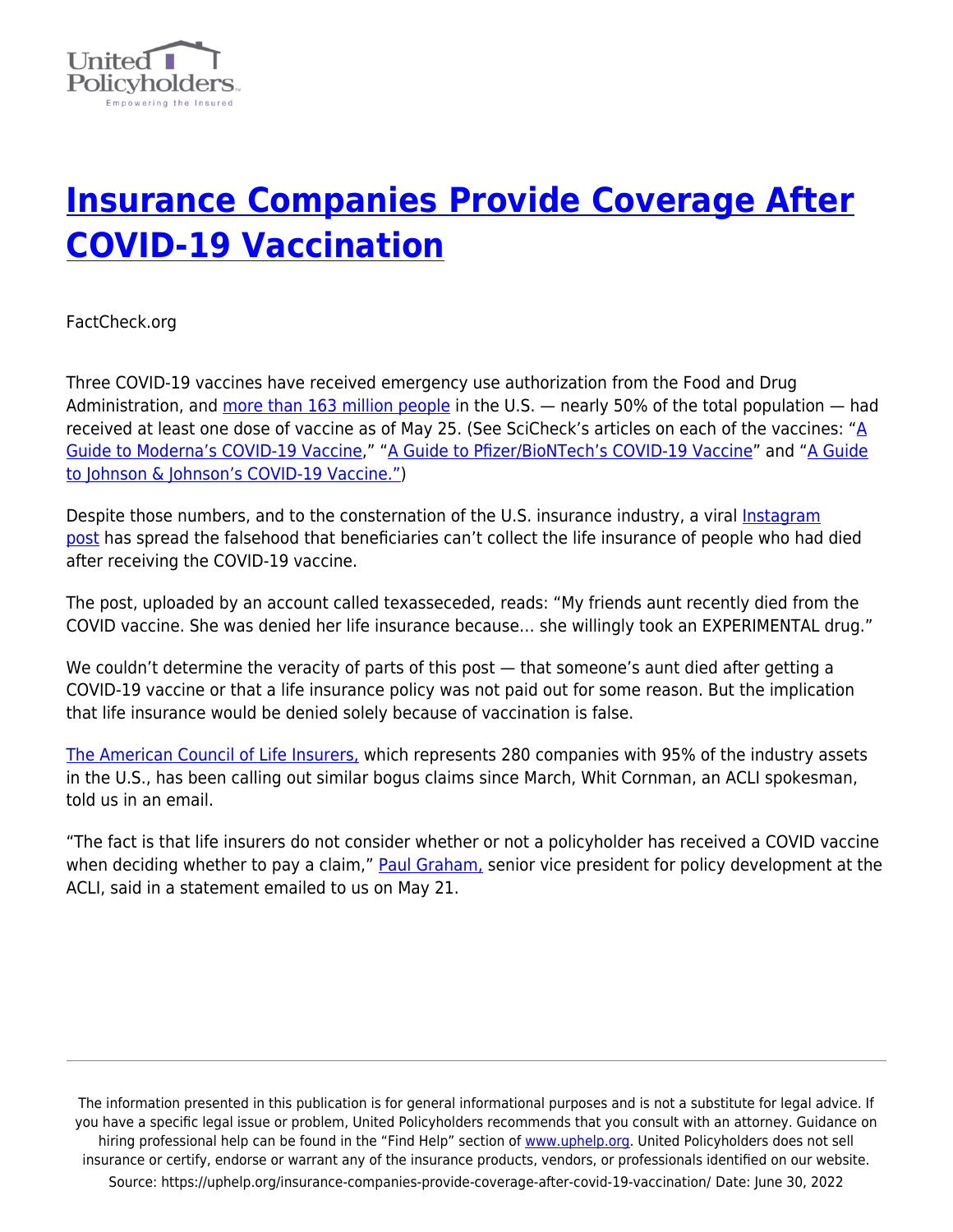

"Life insurance policy contracts are very clear on how policies work, and what cause, if any, might lead to the denial of a benefit. A vaccine for COVID-19 is not one of them," Graham said.

According to [United Policyholders](https://uphelp.org/about/), a consumer advocacy group, there are a [number of reasons](https://uphelp.org/4-most-common-reasons-why-insurers-deny-life-insurance-claims/) a life insurance payment can be denied, such as lying about your health on an application or if a policyholder dies during the first two years after a policy goes into effect, known as the contestability period.

"Life insurance policies are contracts that specifically state the obligations and rights of the insurance company and the insured," [Dave Wood,](https://www.mtsu.edu/martinchair/) the Martin Chair of Insurance at the Jones College of Business at Middle Tennessee State University, told us in an email. "Some may limit cause of death to a certain cause (i.e. accidental death or cancer), but traditional policies don't limit the cause of death. Exceptions include suicide if committed in the first two years after issuance of the policy, and war under some older policies."

The Centers for Disease Control and Prevention has received unverified reports of more than 4,600 deaths among people who received a COVID-19 vaccine through the [Vaccine Adverse Event Reporting](https://www.cdc.gov/coronavirus/2019-ncov/vaccines/safety/adverse-events.html) [System, a](https://www.cdc.gov/coronavirus/2019-ncov/vaccines/safety/adverse-events.html)n alert system managed by the CDC and the FDA to detect possible safety issues in vaccines.

[As we've reported,](https://www.factcheck.org/2021/03/scicheck-viral-posts-misuse-vaers-data-to-make-false-claims-about-covid-19-vaccines/) social media posts and websites have improperly cited the [raw data](https://www.openvaers.com/covid-data) from VAERS as evidence that the approved COVID-19 vaccines cause deaths and serious events. But anyone can submit a report to VAERS, whether or not a vaccine caused the problem.

"A review of available clinical information, including death certificates, autopsy, and medical records has not established a causal link to COVID-19 vaccines," the [CDC said.](https://www.cdc.gov/coronavirus/2019-ncov/vaccines/safety/adverse-events.html) "However, recent reports indicate a [plausible causal relationship](https://www.cdc.gov/coronavirus/2019-ncov/vaccines/safety/JJUpdate.html) between the J&J/Janssen COVID-19 Vaccine and a rare and serious adverse event — blood clots with low platelets — which has caused deaths."

As [we've written](https://www.factcheck.org/2021/04/scicheck-qa-on-the-rare-clotting-events-that-caused-the-jj-pause/), reports of a rare blood clotting condition, mainly in adult women younger than age 50, prompted the FDA and CDC on April 13 to [recommend](https://www.fda.gov/news-events/press-announcements/joint-cdc-and-fda-statement-johnson-johnson-covid-19-vaccine) "a pause in the use" of the Johnson & Johnson vaccine "out of an abundance of caution."

The CDC's Advisory Committee on Immunization Practices [voted](https://twitter.com/ashishkjha/status/1385700911624900608?s=20) April 23 to resume the use of the [&] vaccine with a warning that it may cause the blood clotting condition. As of May 24, the agencies [had](https://www.cdc.gov/coronavirus/2019-ncov/vaccines/safety/adverse-events.html) [identified](https://www.cdc.gov/coronavirus/2019-ncov/vaccines/safety/adverse-events.html) 32 total cases among more than 10.2 million  $|\&$  vaccines administered. There have been three

The information presented in this publication is for general informational purposes and is not a substitute for legal advice. If you have a specific legal issue or problem, United Policyholders recommends that you consult with an attorney. Guidance on hiring professional help can be found in the "Find Help" section of [www.uphelp.org.](http://www.uphelp.org/) United Policyholders does not sell insurance or certify, endorse or warrant any of the insurance products, vendors, or professionals identified on our website. Source: https://uphelp.org/insurance-companies-provide-coverage-after-covid-19-vaccination/ Date: June 30, 2022